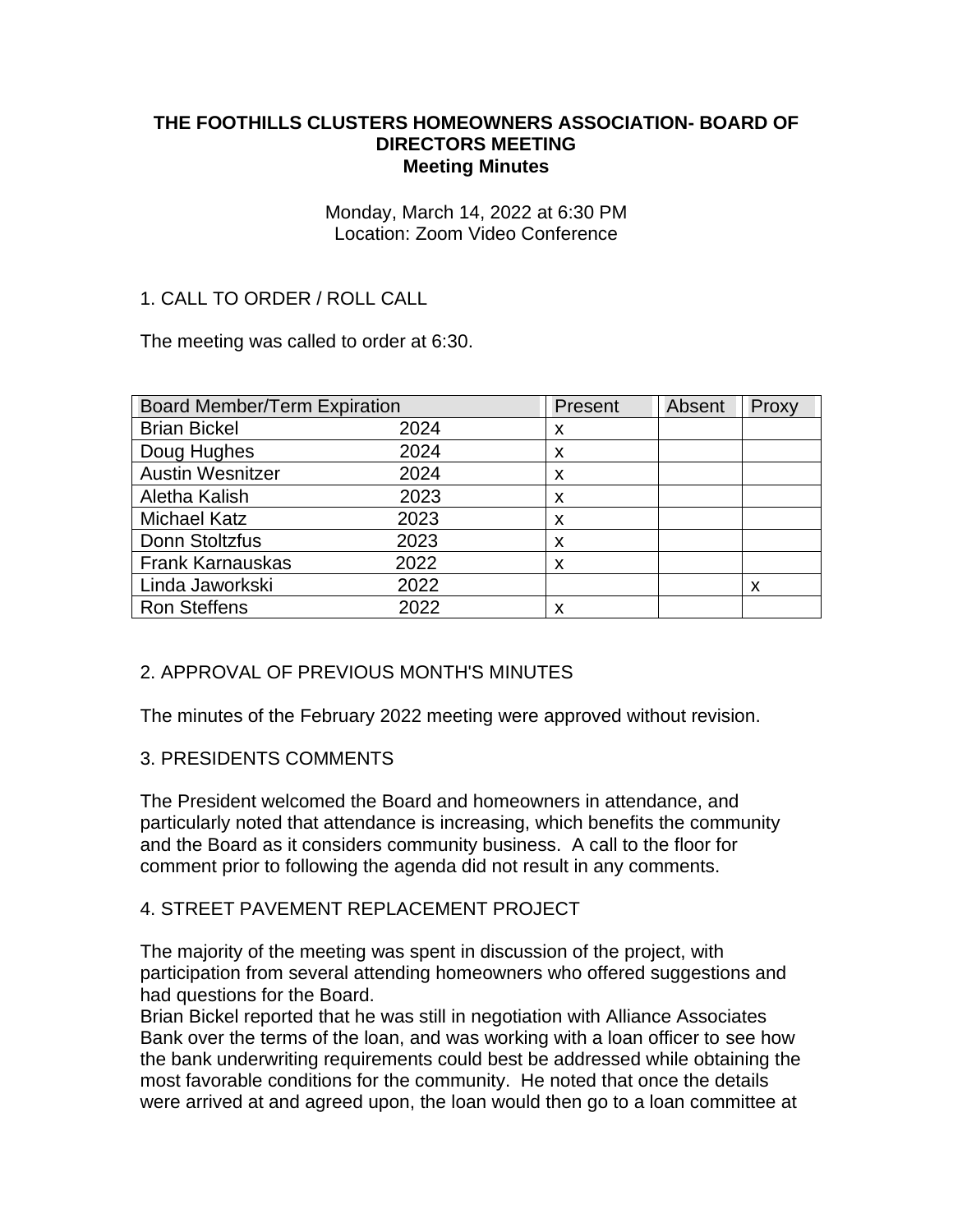the bank for final approval. On the HOA side, approval of 2/3 of the homeowners (245/367) is necessary before the Board can accept the loan.

Austin Wesnitzer reported that due at least in part to the amount of work that is happening this spring, it has been difficult and time-consuming to get initial project bids from contractors, but that three bids have been obtained to date. He was not yet ready to make a recommendation, but that it still appears that the project will be affordable within the expected range of the loan and funding from HOA accounts.

The uncertainty about asphalt pricing is still a factor, but the final contract will have a mechanism to adjust pricing in a limited manner if oil prices increase or decrease in the time between acceptance of a bid and the start of construction.

In answer to a question from a homeowner about why the process was taking so long, Brian noted the need for homeowners to approve a loan. There was discussion about how to proceed with the request to homeowners for approval, but ultimately it was determined that an approval form would be prepared and mailed before the end of March. One homeowner per lot would need to sign the approval form and return it by email or by mail. If the initial response does not meet the required 245 votes, Board members are prepared to go door-to-door and contact those individuals who failed to respond.

Doug Hughes requested that Brian and Austin keep the Board updated periodically on their progress. Donn Stoltzfus voiced a desire to review the proposed contract and specifications before voting, particularly with respect to insurance coverage, indemnification, and arbitration of disputes. It was decided that the Board's attorney would be given the proposed contract for review prior to any vote by the Board.

Austin reported that the County would be paving Skyline, Evans Mountain, and Ventana Canyon Drive by the end of March. It will probably be June-July, at the earliest, before the private streets can be paved by the Board's selected contractor.

## 5. COMMITTEE REPORTS

**Landscape and Roads Committee**: Ron Steffens requested and received approval to contract in an amount not to exceed \$6500 for a spring green waste cleanup. Timing to be determined, likely late April - May. He recommended that the same contractor, Brightview, be contracted for the necessary right-of-way trimming that must precede the street paving project.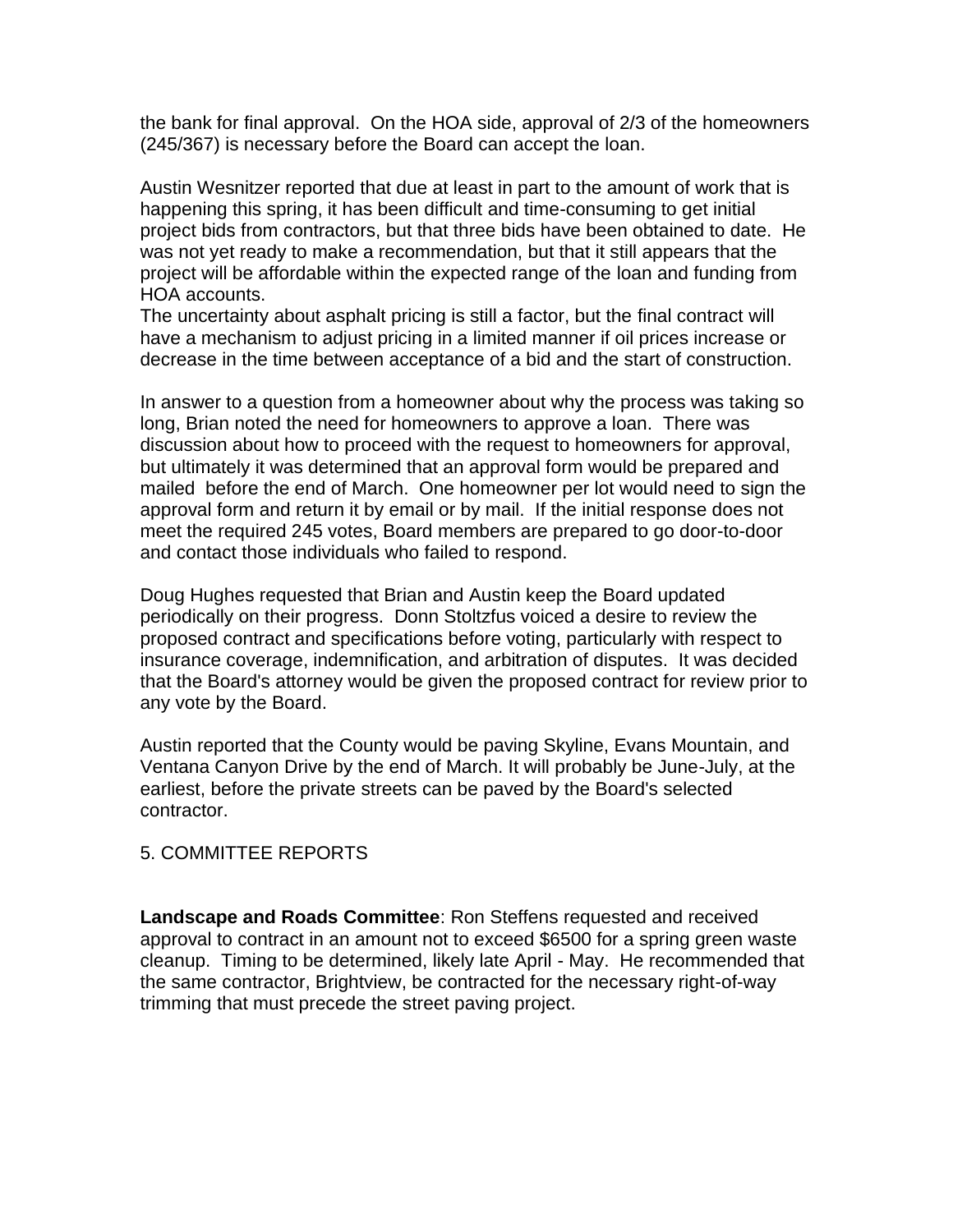**Architectural Control Committee**: Frank Karnauskas presented the committee report which included the following properties:

3836 East Mount Kimball Place: Application approved for a roof shingle replacement and simple rooftop solar panel installation.

6721 North Quartzite Canyon Place - Application appoved for an in-ground pool, following a site visit with the homeowners that resulted in some modifications to the original plan. Final approval contingent on a Pima County permit.

3749 East Marble Peak Place - Application approved for installation of driveway pavers.

3739 East Guthrie Mountain Place: Application received for a simple rooftop solar installation, approval pending.

3773 East Marble Peak Place: Telephone meeting with the owner and architect regarding an upcoming new build. Answered questions about the applicable guidelines. Homeowner to submit plans for review.

6760 North Cascade Springs: Construction sand dumped in common area after a landscaping project. Performed site visit with Dan Weisz, owner was responsie and the problem resolved.

3724 East Lizard Rock Place - Coordinated inspection with Dan Weisz in reponse to a complaint about "tree topping' within the common area. Claim was substantiated by the observation of egregious cutting of native vegetation. Referred to Master Association.

Dan Weisz noted that he had reviewed four instances in the past month of encroachment or vegetation removal in the common area, and in each case the homeowners professed not to have a good understanding of the HOA, the common area responsibilities, and how to get information about the common area. Dan suggested that the welcoming packet could be enhanced, and he would like to do so to provide more information about the common area. He also requested that the Board prepare and send an email regarding common area responsibilities. Dan stated that according to his review 250 of our 367 lots abut the common area

Frank Karnauskas agreed to work with Dan on this matter.

**Business Process Committee**: Brian Bickel reiterated that he would be discussing loan details with the bank shortly and will inform the Board.

**Budget and Finance Committee**: Brian reported that the annual budget remains on track, total HOA assets exceed 1.01 million dollars, and that almost